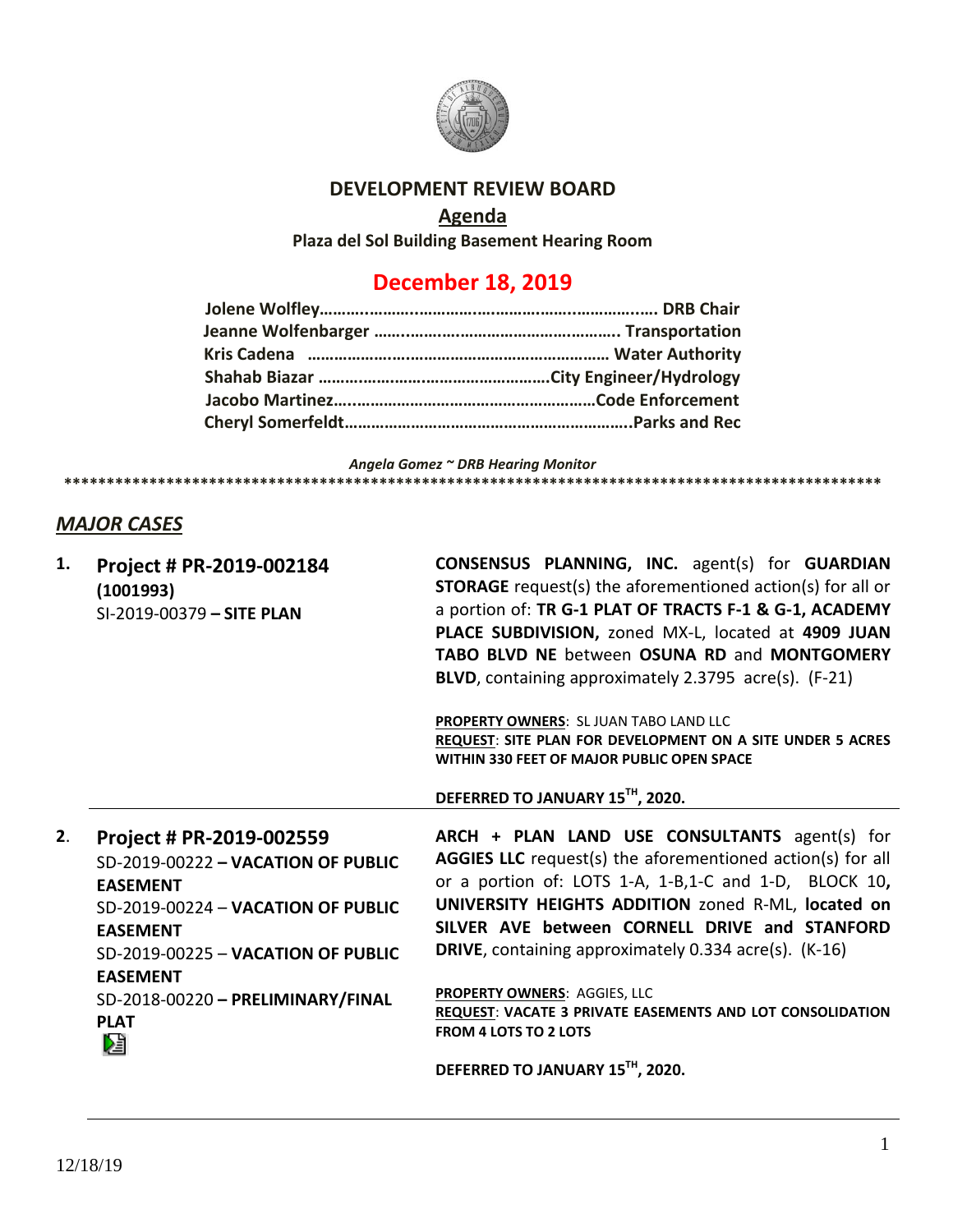| 3. | Project # PR-2019-002309<br>SD-2019-00223 - VACATION OF PUBLIC<br><b>EASEMENT</b><br>SD-2019-00226 - VACATION OF PUBLIC<br><b>EASEMENT</b><br>SD-2019-00227 - VACATION OF PUBLIC<br><b>EASEMENT</b><br>SD-2018-00221 - PRELIMINARY/FINAL<br><b>PLAT</b> | <b>CONSENSUS PLANNING INC.</b> agent(s) for <b>G &amp; L</b><br><b>INVESTMENTS</b><br>M&M<br>CO.<br>and<br>request(s)<br>the<br>aforementioned action(s) for all or a portion of: LOT 1-A &<br>LOT 5-A, LA MIRADA SUBDIVISION, zoned MX-M, located<br>at 8330 MONTGOMERY BLVD NE between MONTGOMERY<br>BLVD and LA MIRADA PL, containing approximately<br>16.0374 acre(s). (G-19)<br><b>PROPERTY OWNERS: M &amp; M CO</b><br>REQUEST: VACATE 3 PRIVATE EASEMENTS AND ASSOCIATED REPLAT<br>OF PROPERTY<br>IN THE MATTER OF THE AFOREMENTIONED APPLICATION, BEING IN<br>COMPLIANCE WITH ALL APPLICABLE REQUIREMENTS OF THE DPM<br>AND THE IDO, THE DRB HAS APPROVED THE VACATIONS AS SHOWN<br>ON THE VACATION EXHIBITS IN THE PLANNING FILE.<br>IN THE MATTER OF THE AFOREMENTIONED APPLICATION, BEING IN<br>COMPLIANCE WITH ALL APPLICABLE REQUIREMENTS OF THE DPM<br>AND THE IDO, THE DRB HAS APPROVED THE PRELIMINARY/FINAL<br>PLAT. FINAL SIGN OFF IS DELEGATED TO: TRANSPORTATION FOR<br>RIGHT-OF-WAY DEDICATION AND TO PLANNING FOR UTILITY<br><b>COMPANY SIGNATURES AND AGIS DXF.</b> |
|----|---------------------------------------------------------------------------------------------------------------------------------------------------------------------------------------------------------------------------------------------------------|--------------------------------------------------------------------------------------------------------------------------------------------------------------------------------------------------------------------------------------------------------------------------------------------------------------------------------------------------------------------------------------------------------------------------------------------------------------------------------------------------------------------------------------------------------------------------------------------------------------------------------------------------------------------------------------------------------------------------------------------------------------------------------------------------------------------------------------------------------------------------------------------------------------------------------------------------------------------------------------------------------------------------------------------------------------------------------------------|
| 4. | Project # PR 2018-001579<br>SI-2019-00355 - SITE PLAN AMENDMENT<br>SI-2019-00354 - SITE PLAN<br>熠                                                                                                                                                       | MODULUS ARCHITECTS, INC agent(s) for DEEPESH<br><b>KHOLWADWALA</b> request(s) the aforementioned action(s)<br>for all or a portion of: PARCEL A-1-A-1-B SUBD PLAT TRS A-<br>1-A-1-A & A-1-A-1-B WINROCK CENTER ADDN, PARCEL A-2<br>AND A-3 PLAT OF PARCELS A-1 THRU A-3 & PARCEL C-2A<br>WINROCK CENTER ADDN + PARCEL C-2A1 SUBD PLAT<br>PARCEL C-2A1 & C-2A2 WINROCK CENTER ADDN, PARCEL<br>E1A WINROCK CENTER ADDITION, PARCEL D1A WINROCK<br>CENTER ADDN REPLAT OF PARCEL D1 WINROCK CENTER<br>ADDN AND PARCEL A-1-A-1-A-1-A WINROCK CENTER<br>ADDITION, zoned MX-H, located at 2100 LOUISIANA BLVD<br>NE, containing approximately 83.00 acre(s). (J-19)[Deferred<br>from 11/20/19, 12/11/19]<br>PROPERTY OWNERS: WINROCK PARTNERS LLCC/O GOODMAN REALTY<br><b>REQUEST: SITE PLAN AND SKETCH PLAT FOR WINROCK TOWN CENTER</b><br>DEFERRED TO JANUARY 8TH, 2020.                                                                                                                                                                                                                        |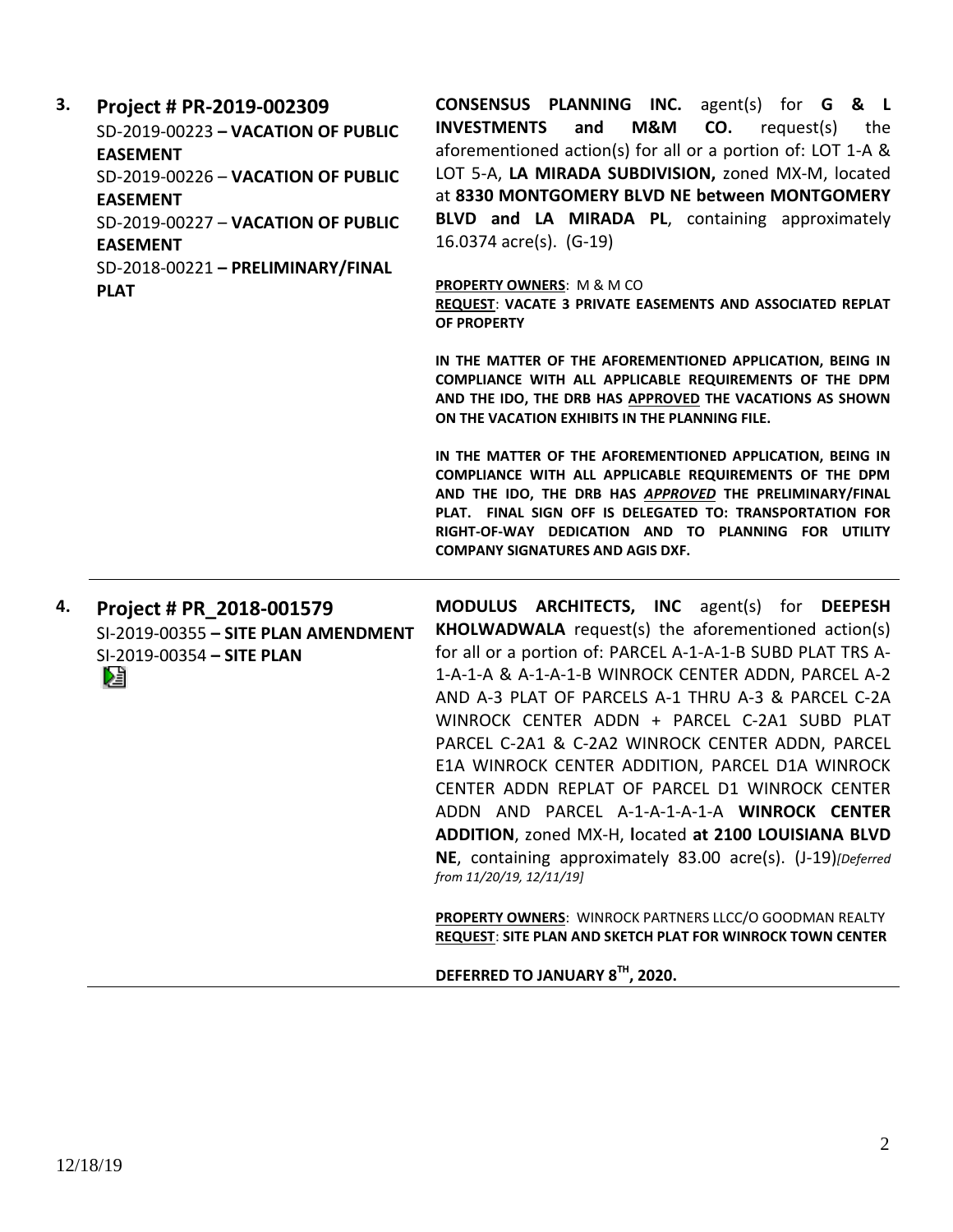| 5. | Project #PR-2019-002677<br>SI-2019-00252 - SITE PLAN                                       | MODULUS ARCHITECTS, INC. agent(s) for CARLISLE<br><b>ASSOCIATES LP</b> request(s) the aforementioned action(s) for<br>all or a portion of TRACTS A & B CARLISLE & INDIAN<br>SCHOOL SUBDIVISION BEING A PART OF BLOCKS 16 & 17<br>AND A PART OF BLOCKS 14 & 15 NETHERWOOD PARK<br>SECOND FILING EXCLUDING PORTIONS OUT TO R/W, zoned<br>MX-M, located at the NEC of INDIAN SCHOOL RD NE and<br>CARLISLE BLVD NE, containing approximately 10.2 acre(s).<br>(H-16) [Deferred from 8/21/19, 8/28/19, 9/18/19, 10/23/19, 10/30/19,<br>11/6/19, 12/4/19]<br>PROPERTY OWNERS: CARLISLE ASSOCIATES C/O ROSEN ASSOC MGMT<br><b>GROUP</b> |
|----|--------------------------------------------------------------------------------------------|----------------------------------------------------------------------------------------------------------------------------------------------------------------------------------------------------------------------------------------------------------------------------------------------------------------------------------------------------------------------------------------------------------------------------------------------------------------------------------------------------------------------------------------------------------------------------------------------------------------------------------|
|    |                                                                                            | REQUEST: 120,000+ SF RETAIL DEVELOPMENT                                                                                                                                                                                                                                                                                                                                                                                                                                                                                                                                                                                          |
|    |                                                                                            | DEFERRED TO JANUARY 15TH, 2020.                                                                                                                                                                                                                                                                                                                                                                                                                                                                                                                                                                                                  |
| 6. | Project # PR-2019-003092<br>SD-2019-00210 - VACATION OF PUBLIC<br><b>RIGHT-OF-WAY</b>      | <b>TIERRA WEST</b> agent(s) for <b>SWCW LLC</b> request(s) the<br>aforementioned action(s) for all or a portion of: LOT 9A,<br>BLOCK 32, RIDGECREST ADDN and 3,600 SQUARE FEET OF<br>ADJACENT PLATTED ALLEY, zoned MX-M, located at 1425<br>SAN MATEO BLVD between SAN MATEO BLVD and GIBSON<br><b>BLVD</b> , containing approximately 0.3657 acre(s).<br>$(L-17)$<br>[Deferred from 12/11/19]                                                                                                                                                                                                                                   |
|    |                                                                                            | <b>PROPERTY OWNERS: SSCW LLC</b><br><b>REQUEST: VACATION OF PUBLIC RIGHT-OF-WAY</b>                                                                                                                                                                                                                                                                                                                                                                                                                                                                                                                                              |
|    |                                                                                            | DEFERRED TO JANUARY 8TH, 2020.                                                                                                                                                                                                                                                                                                                                                                                                                                                                                                                                                                                                   |
| 7. | Project #PR-2019-002651<br>(1000530)<br>SD-2019-00133 - VACATION OF RIGHT OF<br><b>WAY</b> | TIERRA WEST LLC agent(s) for AIRPORT PARKING<br>request(s) the aforementioned action(s) for all or a portion<br>of SUNPORT BLVD SE west of UNIVERSITY BLVD SE<br>containing approximately 0.1609 acre(s). (M-15) ) [Deferred<br>from 8/21/19, 9/11/19, 10/2/19, 10/19/19, 10/30/19, 11/20/19, 12/4/19]                                                                                                                                                                                                                                                                                                                           |
|    |                                                                                            | <b>PROPERTY OWNERS: R &amp; B LLC</b><br>REQUEST: VACATION OF A PORTION OF SUNPORT BLVD PUBLIC<br><b>RIGHT-OF-WAY</b>                                                                                                                                                                                                                                                                                                                                                                                                                                                                                                            |
|    |                                                                                            | IN THE MATTER OF THE AFOREMENTIONED APPLICATION, BEING IN<br>COMPLIANCE WITH ALL APPLICABLE REQUIREMENTS OF THE DPM<br>AND THE IDO, THE DRB HAS APPROVED THE VACATION AS SHOWN<br>ON THE VACATION EXHIBITS IN THE PLANNING FILE WITH THE<br>CONDITIONS: HYDROLOGY/CITY ENGINEER<br><b>FOLLOWING</b><br>AND.<br>TRANSPORTATION REQUESTS EASEMENT AND REVOCABLE PERMIT<br>PRIOR TO FINAL PLAT.                                                                                                                                                                                                                                     |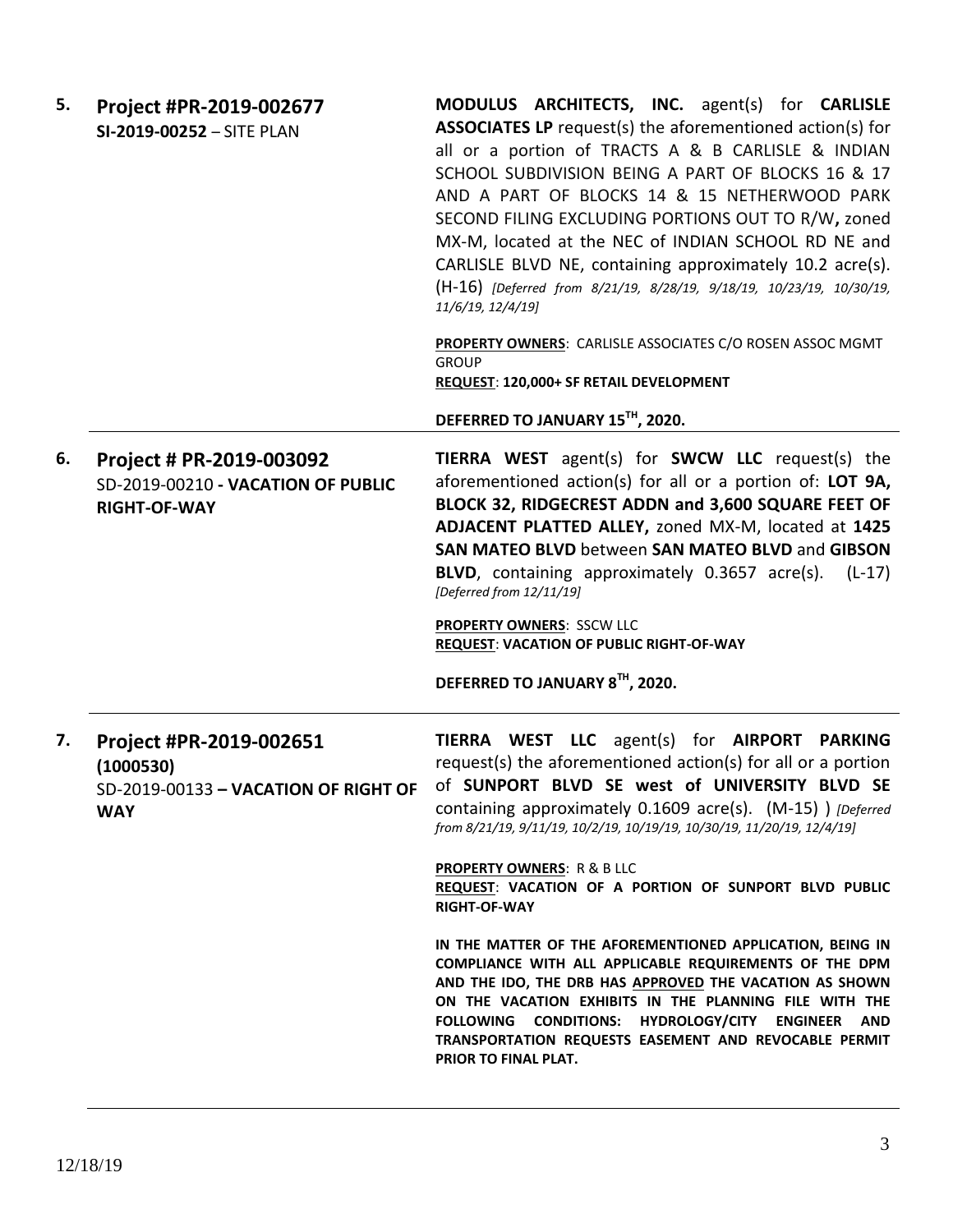**8. Project #PR-2019-002046 (1010582, 1001515)** SI-2019-00032 **- SITE PLAN – DRB** **WILSON & COMPANY, agent(s**) for **COA SOLID WASTE MANAGEMENT DEPT**., request(s) the aforementioned action(s) for all or a portion of a northerly portion of TRACT 107B1A1 excluding portions of Right of Way and excluding a northerly portion, TRACT 107B1A2 excluding portion of Right of Way, TRACT in the SW Corner – TRACT 107B1B, TRACT 108A3A1A, TRACT 108A3A1B, and TRACT 108A3B, TRACTS 108A1A1B1B & 108A1A2B2**,** TRACT 108A1A2B1A, TRACT 107B2A2 excluding Rights of Way, TRACT 107B2A1, excluding portion of Right of Way, MRGCD Map#33, zoned NR-LM, located at **4600 EDITH BLVD NE** (**SE corner of COMANCHE RD NE AND EDITH BLVD NE**), containing approximately 22.0 acre(s). (G-15) *[Deferred from 2/27/19, 3/27/19, 5/1/19, 5/22/19, 6/19/19, 7/31/19, 9/25/19]*

#### **PROPERTY OWNERS**: CITY OF ALBUQUERQUE

**REQUEST**: **SITE PLAN FOR NEW ADMIN BUILDING, VEHICLE MAINTENANCE BUILDING, BIN REPAIR/WELD SHOP BUILDING AND STORAGE AREA, GUARD SHACK, RECYCLING DROP OFF AREA, PARKING AREAS AND CNG FUELING STATION**

**DEFERRED TO JANUARY 29TH, 2020**

### *MINOR CASES*

**9. Project # PR-2019-003076 SD-2019-00218 –** PRELIMINARY/FINAL PLAT

**CSI – CARTESIAN SURVEYS INC.** agent(s) for **C. DARYL FINLEY** request(s) the aforementioned action(s) for all or a portion of: LOTS 27 & 28, BLOCK 29, **NORTH ABQ ACRES TR A UNIT B,** zoned NR-BP, located at **6217 & 6221 SIGNAL AV NE, between SAN PEDRO DR NE between LOUISIANA BLVD NE**, containing approximately 1.7702 acre(s). (C-18)

**PROPERTY OWNERS**: FINLEY C DARRYL **REQUEST**: **COMBINE 2 EXISTING LOTS INTO 1 NEW LOT/GRANT EASEMENTS**

**DEFERRED TO JANUARY 8TH, 2020.**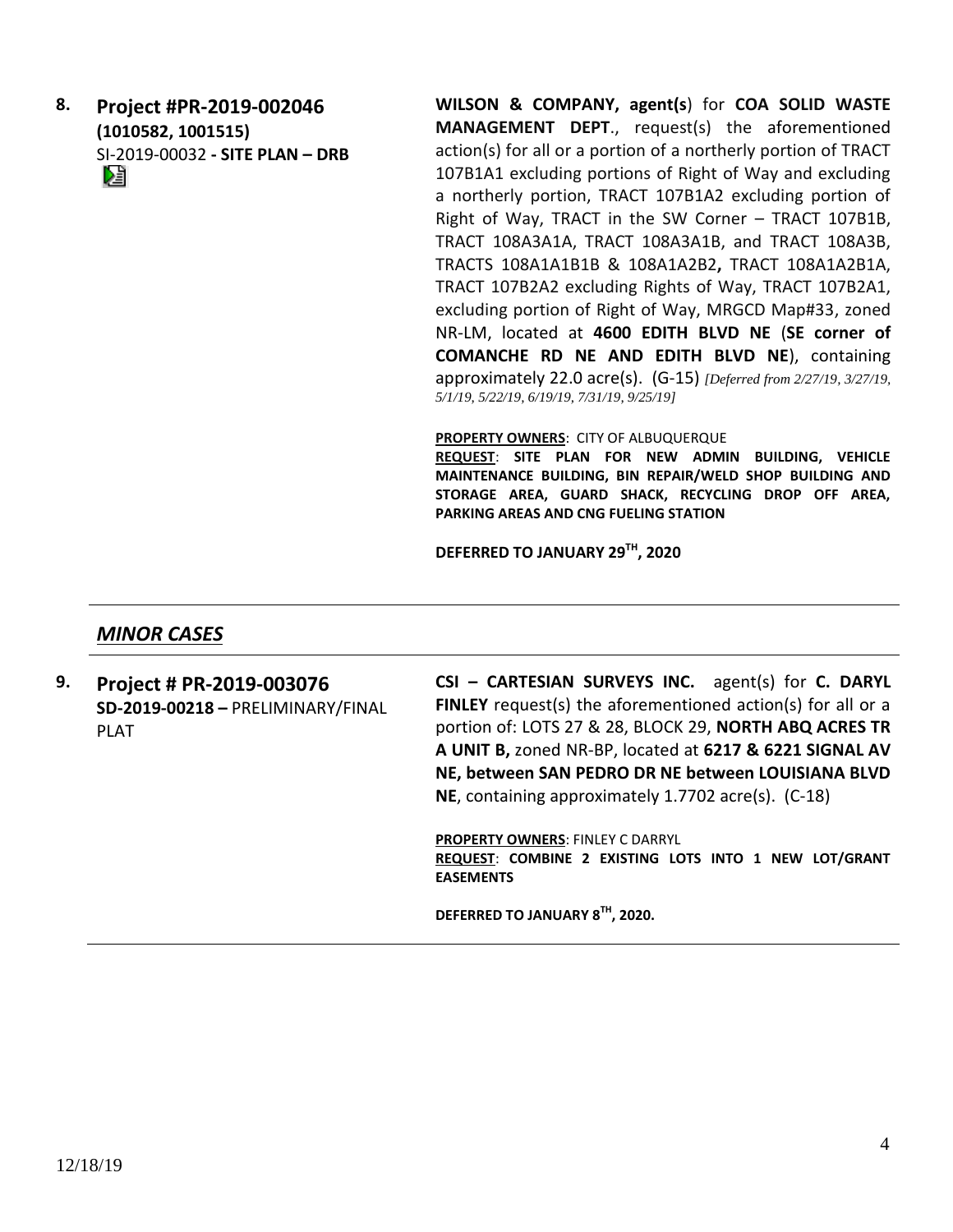| 10. | Project # PR-2019-003134<br>SD-2019-00216 - AMENDMENT TO<br><b>INFRASTRUCTURE LIST</b><br>DJ | TIERRA WEST, LLC agent(s) for MCLEOD REALTY request(s)<br>the aforementioned action(s) for all or a portion of: TRACT<br>2-A-3-C-2 PLAT FOR TRACTS 2-A-3-C-1 & 2-A-3-C-2 MCLEOD<br>BUSINESS PARK (BEING COMPRISED OF TRACTS 2-A-3-C<br>AND2-A-3-D MCLEOD BUSINESS PARK, zoned NR-C, located<br>at 4949 JEFFERSON ST NE between I-25 and JEFFERSON ST,<br>containing approximately 2.7762 acre(s). (F-17) |
|-----|----------------------------------------------------------------------------------------------|----------------------------------------------------------------------------------------------------------------------------------------------------------------------------------------------------------------------------------------------------------------------------------------------------------------------------------------------------------------------------------------------------------|
|     |                                                                                              | PROPERTY OWNERS: MCLEOD REALTY<br>REQUEST: MINOR AMENDMENT TO INFRASTRUCTURE LIST                                                                                                                                                                                                                                                                                                                        |
|     |                                                                                              | IN THE MATTER OF THE AFOREMENTIONED APPLICATION,<br>BEING IN COMPLIANCE WITH ALL APPLICABLE REQUIREMENTS<br>OF THE DPM AND THE IDO, THE DRB HAS APPROVED THE<br>AMENDED INFRASTRUCTURE LIST. THIS AMENDMENT DOES<br>NOT EXTEND THE EXPIRATION DATE OF THE ALREADY<br>APPROVED PRELIMINARY PLAT.                                                                                                          |
| 11. | Project # PR-2019-001368<br>SD-209-00219 - PRELIMINARY/FINAL<br><b>PLAT</b>                  | ALDRICH LAND SURVEYING agent(s) for B & L REAL ESTATE<br><b>HOLDINGS LLC</b> request(s) the aforementioned action(s) for<br>all or a portion of: TRACTS 7-A & 7-B, UNSER CROSSINGS,<br>zoned MX-M, located at 8020 CENTRAL AVE SW, containing<br>approximately 4.7196 acre(s). (K-10)                                                                                                                    |
|     |                                                                                              | <b>PROPERTY OWNERS: B&amp;L LLC</b><br><b>REQUEST: DIVIDE 1 TRACT INTO 2 TRACTS</b>                                                                                                                                                                                                                                                                                                                      |
|     |                                                                                              | DEFERRED TO JANUARY 8TH, 2020.                                                                                                                                                                                                                                                                                                                                                                           |
|     | SKETCH PLAT                                                                                  |                                                                                                                                                                                                                                                                                                                                                                                                          |

**12. Project # PR-2019-003152** PS-2019-00124 **– SKETCH PLAT**

**CSI – CARTESIAN SURVEYS INC.** agent(s) for **CHELSEA GONZALES, DDS, LLC** request(s) the aforementioned action(s) for all or a portion of: TR C-1 PLAT OF TRACTS B-1 & C-1, LOT C1, **PASEO NUEVO 2 SUBDIVISION,** zoned MX-L, located at **6425 HOLLY AV NE**, Albuquerque, NM **between SAN PEDRO DR NE and VILLE COURT NE**, containing approximately 1.2676 acre(s). (C-18)

**PROPERTY OWNERS**: GC GONZALES LLC **REQUEST**: **SUBDIVIDE 1 EXISTING LOTS INTO 2 NEW LOTS**

**THE SKETCH PLAT WAS REVIEWED AND COMMENTS WERE PROVIDED**